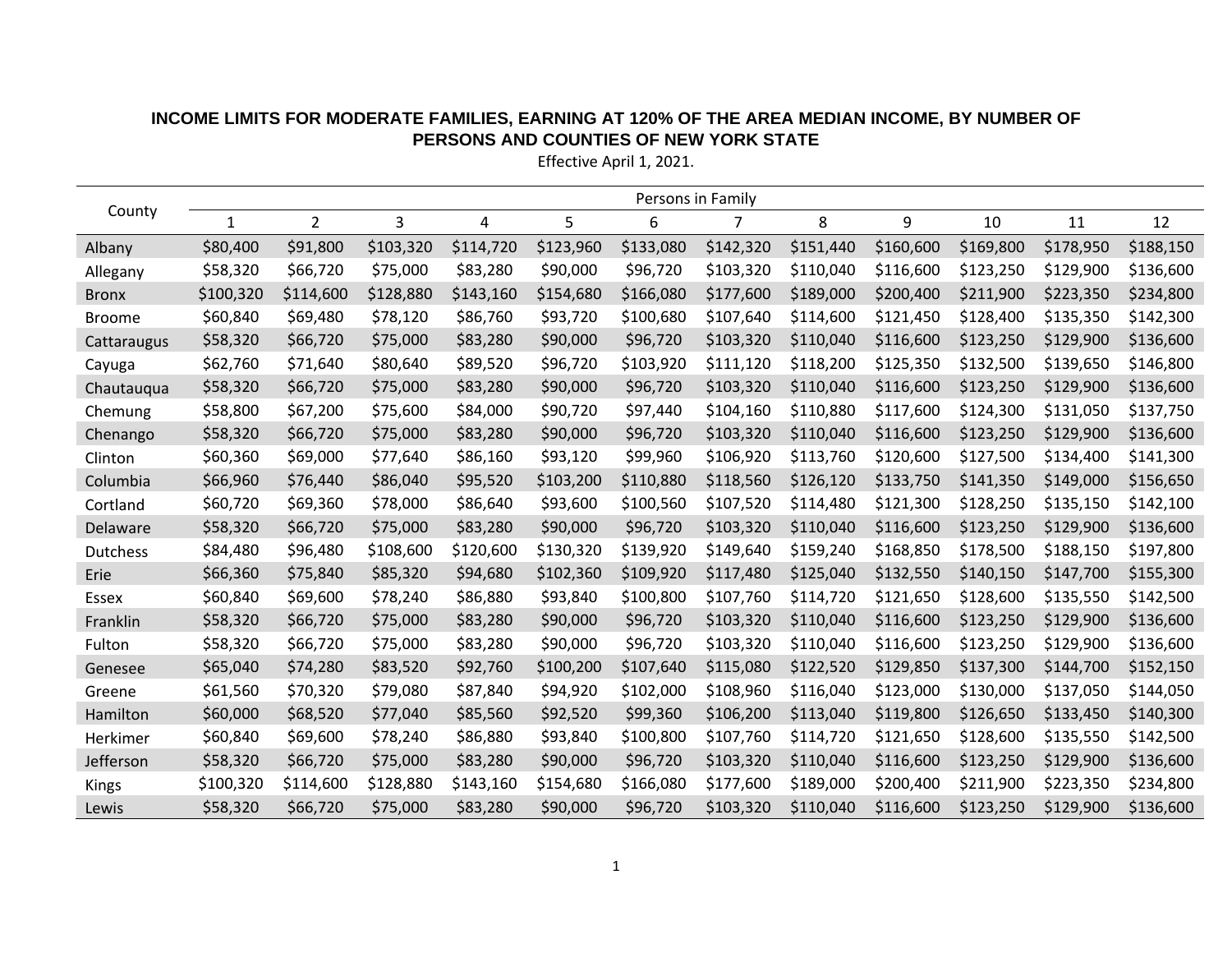## **INCOME LIMITS FOR MODERATE FAMILIES, EARNING AT 120% OF THE AREA MEDIAN INCOME, BY NUMBER OF PERSONS AND COUNTIES OF NEW YORK STATE**

| County       | Persons in Family |                |           |           |           |           |           |           |           |           |           |           |
|--------------|-------------------|----------------|-----------|-----------|-----------|-----------|-----------|-----------|-----------|-----------|-----------|-----------|
|              | 1                 | $\overline{2}$ | 3         | 4         | 5         | 6         |           | 8         | 9         | 10        | 11        | 12        |
| Livingston   | \$67,440          | \$77,040       | \$86,640  | \$96,240  | \$104,040 | \$111,720 | \$119,400 | \$127,080 | \$134,750 | \$142,450 | \$150,150 | \$157,850 |
| Madison      | \$66,840          | \$76,320       | \$85,920  | \$95,400  | \$103,080 | \$110,760 | \$118,320 | \$126,000 | \$133,550 | \$141,200 | \$148,800 | \$156,450 |
| Monroe       | \$67,440          | \$77,040       | \$86,640  | \$96,240  | \$104,040 | \$111,720 | \$119,400 | \$127,080 | \$134,750 | \$142,450 | \$150,150 | \$157,850 |
| Montgomery   | \$58,320          | \$66,720       | \$75,000  | \$83,280  | \$90,000  | \$96,720  | \$103,320 | \$110,040 | \$116,600 | \$123,250 | \$129,900 | \$136,600 |
| Nassau       | \$109,200         | \$124,800      | \$140,400 | \$155,880 | \$168,360 | \$180,840 | \$193,320 | \$205,800 | \$218,250 | \$230,700 | \$243,150 | \$255,650 |
| New York     | \$100,320         | \$114,600      | \$128,880 | \$143,160 | \$154,680 | \$166,080 | \$177,600 | \$189,000 | \$200,400 | \$211,900 | \$223,350 | \$234,800 |
| Niagara      | \$66,360          | \$75,840       | \$85,320  | \$94,680  | \$102,360 | \$109,920 | \$117,480 | \$125,040 | \$132,550 | \$140,150 | \$147,700 | \$155,300 |
| Oneida       | \$60,840          | \$69,600       | \$78,240  | \$86,880  | \$93,840  | \$100,800 | \$107,760 | \$114,720 | \$121,650 | \$128,600 | \$135,550 | \$142,500 |
| Onondaga     | \$66,840          | \$76,320       | \$85,920  | \$95,400  | \$103,080 | \$110,760 | \$118,320 | \$126,000 | \$133,550 | \$141,200 | \$148,800 | \$156,450 |
| Ontario      | \$67,440          | \$77,040       | \$86,640  | \$96,240  | \$104,040 | \$111,720 | \$119,400 | \$127,080 | \$134,750 | \$142,450 | \$150,150 | \$157,850 |
| Orange       | \$84,480          | \$96,480       | \$108,600 | \$120,600 | \$130,320 | \$139,920 | \$149,640 | \$159,240 | \$168,850 | \$178,500 | \$188,150 | \$197,800 |
| Orleans      | \$67,440          | \$77,040       | \$86,640  | \$96,240  | \$104,040 | \$111,720 | \$119,400 | \$127,080 | \$134,750 | \$142,450 | \$150,150 | \$157,850 |
| Oswego       | \$66,840          | \$76,320       | \$85,920  | \$95,400  | \$103,080 | \$110,760 | \$118,320 | \$126,000 | \$133,550 | \$141,200 | \$148,800 | \$156,450 |
| Otsego       | \$58,320          | \$66,720       | \$75,000  | \$83,280  | \$90,000  | \$96,720  | \$103,320 | \$110,040 | \$116,600 | \$123,250 | \$129,900 | \$136,600 |
| Putnam       | \$100,320         | \$114,600      | \$128,880 | \$143,160 | \$154,680 | \$166,080 | \$177,600 | \$189,000 | \$200,400 | \$211,900 | \$223,350 | \$234,800 |
| Queens       | \$100,320         | \$114,600      | \$128,880 | \$143,160 | \$154,680 | \$166,080 | \$177,600 | \$189,000 | \$200,400 | \$211,900 | \$223,350 | \$234,800 |
| Rensselaer   | \$80,400          | \$91,800       | \$103,320 | \$114,720 | \$123,960 | \$133,080 | \$142,320 | \$151,440 | \$160,600 | \$169,800 | \$178,950 | \$188,150 |
| Richmond     | \$100,320         | \$114,600      | \$128,880 | \$143,160 | \$154,680 | \$166,080 | \$177,600 | \$189,000 | \$200,400 | \$211,900 | \$223,350 | \$234,800 |
| Rockland     | \$100,320         | \$114,600      | \$128,880 | \$143,160 | \$154,680 | \$166,080 | \$177,600 | \$189,000 | \$200,400 | \$211,900 | \$223,350 | \$234,800 |
| St. Lawrence | \$58,320          | \$66,720       | \$75,000  | \$83,280  | \$90,000  | \$96,720  | \$103,320 | \$110,040 | \$116,600 | \$123,250 | \$129,900 | \$136,600 |
| Saratoga     | \$80,400          | \$91,800       | \$103,320 | \$114,720 | \$123,960 | \$133,080 | \$142,320 | \$151,440 | \$160,600 | \$169,800 | \$178,950 | \$188,150 |
| Schenectady  | \$80,400          | \$91,800       | \$103,320 | \$114,720 | \$123,960 | \$133,080 | \$142,320 | \$151,440 | \$160,600 | \$169,800 | \$178,950 | \$188,150 |
| Schoharie    | \$80,400          | \$91,800       | \$103,320 | \$114,720 | \$123,960 | \$133,080 | \$142,320 | \$151,440 | \$160,600 | \$169,800 | \$178,950 | \$188,150 |
| Schuyler     | \$59,280          | \$67,680       | \$76,200  | \$84,600  | \$91,440  | \$98,160  | \$105,000 | \$111,720 | \$118,450 | \$125,200 | \$132,000 | \$138,750 |
| Seneca       | \$59,160          | \$67,560       | \$75,960  | \$84,360  | \$91,200  | \$97,920  | \$104,640 | \$111,360 | \$118,100 | \$124,850 | \$131,600 | \$138,350 |

Effective April 1, 2021.